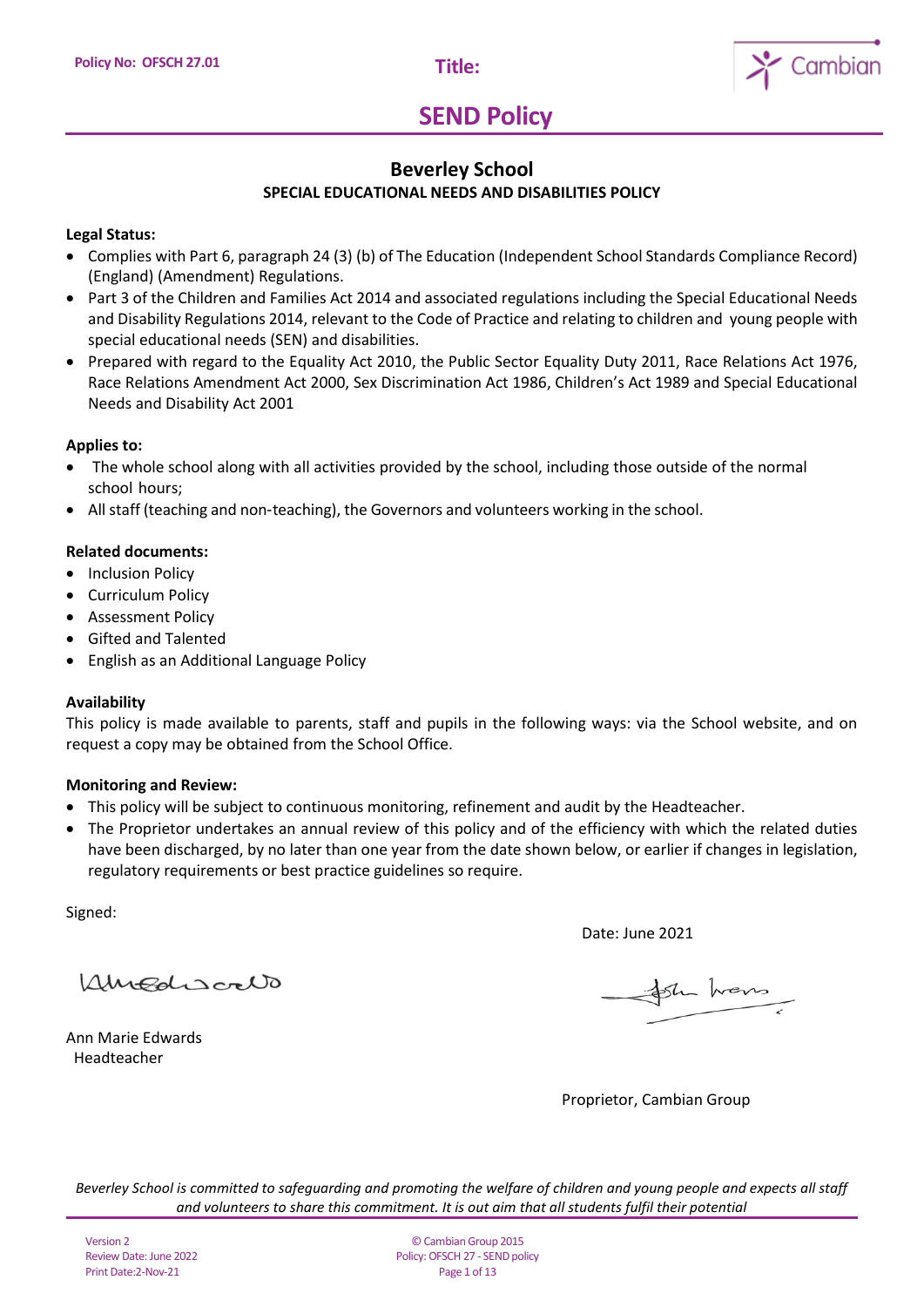

The school aims to identify pupils with Special Educational Needs (SEN) at the earliest opportunity and offer appropriate provision. Our School seeks to offer pupils with Special Educational Needs full access to a broad and balanced curriculum. There is a whole school approach, which involves all staff, in understanding how children learn and supporting pupils with Special Educational Needs. All peripatetic staff are made aware of each pupil's needs. All staff have a responsibility to differentiate lessons to cater for individual learning needs. Parents/guardians and pupils will be involved fully in the process of the planning and delivery of support. It is the policy of Our School that pupils who have been accepted into the school will be offered appropriate support to enable them to access the curriculum effectively and fulfil their potential. We are an inclusive school, determined to meet the needs of all our pupils. Our school has a clear approach to identifying and responding to SEN. We recognise the benefits of early identification – identifying need at the earliest point and then making effective provision improves long-term outcomes for the child or young person. All our pupils will have access to a broad and balanced curriculum. The National Curriculum Inclusion Statement states that teachers will set high expectations for every pupil, whatever their prior attainment. Teachers at our school will use appropriate assessment to set targets which are deliberately ambitious. We will identify potential areas of difficulty will be identified and addressed at the outset. Lessons will be planned to address potential areas of difficulty and to remove barriers to pupil achievement.

By planning in this way, our pupils with SEN and disabilities will be able to study the full national curriculum. The quality of teaching for pupils with SEN, and the progress made by pupils, will be a core part of our school's performance management arrangements and its approach to professional development for all teaching and support staff. School leaders and teaching staff, including the SENCO, will identify any patterns in the identification of SEN, both within our school and in comparison with national data, and use these to reflect on and reinforce the quality of teaching. The identification of SEN will be built into the overall approach to monitoring the progress and development of all pupils.

### **Interpretation**

As part of its commitments under articles 7 and 24 of the United Nations Convention of the Rights of Persons with Disabilities, the UK Government is committed to inclusive education of disabled children and young people and the progressive removal of barriers to learning and participation in mainstream education. The Children and Families Act 2014 secures the general presumption in law of mainstream education in relation to decisions about where children and young people with SEN will be educated and the Equality Act 2010 provides protection from discrimination for disabled people. Independent schools are required to follow the *Special educational needs and disability code of practice: 0 to 25 years: Statutory guidance for organisations who work with and support children and young people with special educational needs and disabilities (DfE and Department for Health: 2014).*

A pupil has SEN where their learning difficulty or disability calls for special educational provision, namely provision different from or additional to that normally available to pupils of the same age. Making higher quality teaching normally available to the whole class is likely to mean that fewer pupils will require such support**.** Within the context of the pupils who might require additional support at our school include:

- pupils with specific learning differences e.g. dyslexia, dyspraxia
- the gifted and talented
- pupils with hearing and/or visual impairment
- pupils with specific physical and medical conditions

The following are quotes from famous dyslexics;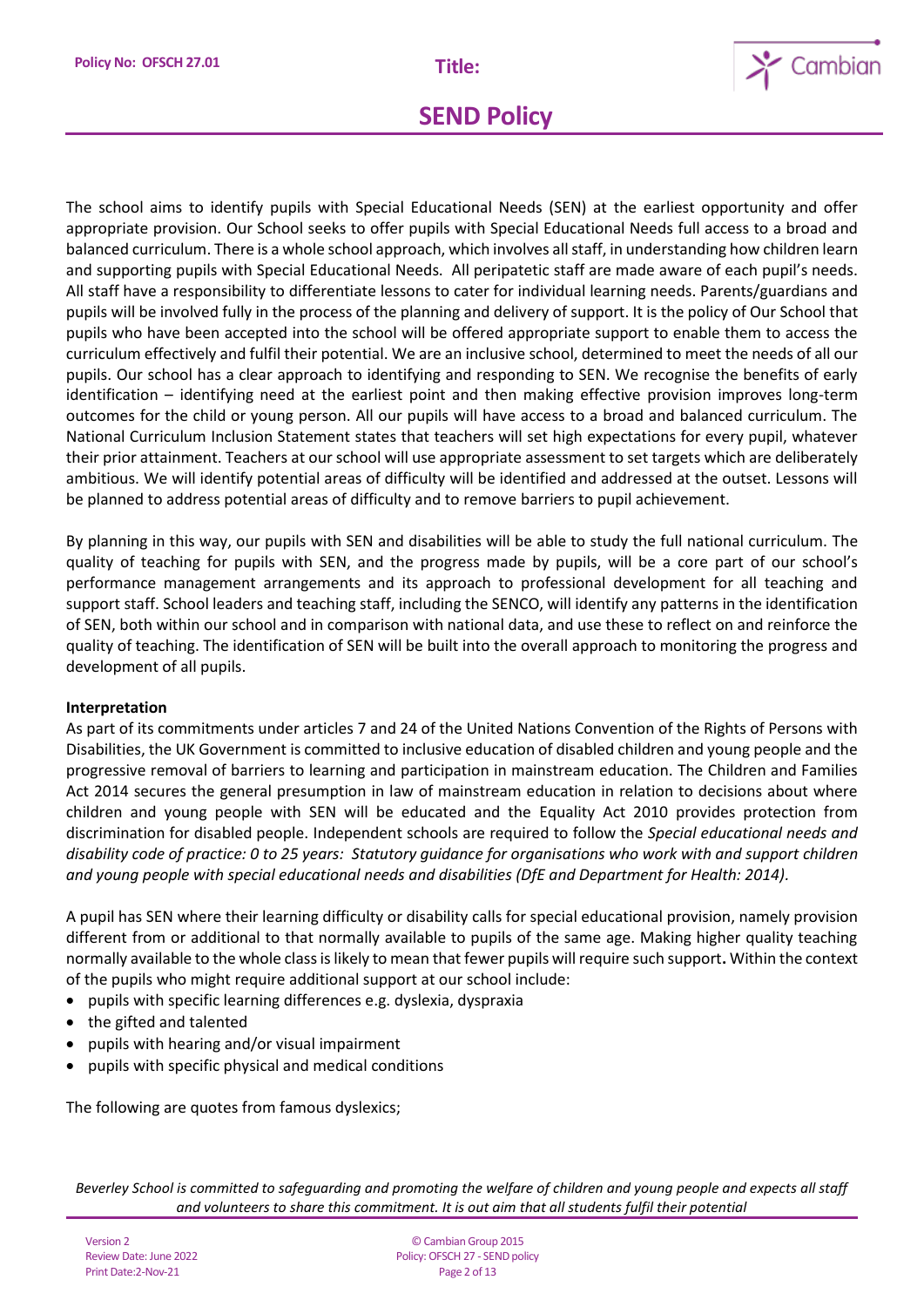

"I see some things clearer than other people do because I have to simplify things to help me and that has helped others." *Richard Branson*

"Writing and spelling were always terribly difficult for me. I was an extraordinarily bad speller and have remained so until this day." *Agatha Christie*

"The secret of getting ahead is getting started." *Agatha Christie*

"If you can dream it, you can do it." *Walt Disney*

"I am not discouraged because every wrong attempt discarded is another step forward." *Thomas Edison*

"Everybody is a genius. But if you judge a fish by its ability to climb a tree, it will live its whole life thinking it's stupid." *Albert Einstein*

"I barely made it through school. I read real slow. But I like to find things that nobody else has found, like a dinosaur egg that has an embryo inside. Well, there are 36 of them in the world, and I found 35." *Dr. John R. Horner (Palaeontologist)*

Our school regularly reviews and evaluates the quality and breadth of the support we can offer or can access for children with SEN or disabilities. We also consider our duties, as they apply to us as an independent school, under The Equality Act 2010. We give careful consideration in advance to what disabled children and young people we can accommodate in our independent school. Our academic and pastoral sub-committee has specific oversight of our school's arrangements for SEN and disability. School leaders will regularly review how expertise and resources used to address SEN can be used to build the quality of whole-school provision as part of their approach to school improvement.

### **Equality Act 2010**

Our school has a duty under the Equality Act 2010 towards individual disabled children and young people. We will make reasonable adjustments, including the provision of auxiliary aids and services for disabled children, to prevent them being put at a substantial disadvantage. We give prior thought to what disabled children and young people might require and what adjustments might need to be made to prevent that disadvantage. Our school has a duty to prevent discrimination, to promote equality of opportunity and to foster good relations.

### **Aims and Objectives**

Our school's Special Educational Needs policy provides a framework for the provision of teaching and support for pupils with learning difficulties. The framework refers to entitlement, access and partnership. Although we aim to make provision for identified Special Educational Needs, it may not always be possible to do so within the school's resources. In such cases the Headteacher and the pupil's parents would be informed. Where a concern has been raised, any special needs or disabilities will be identified at the earliest possible opportunity. The assessment process will involve partnership with all those concerned with the pupil, including parents/carers, teachers and other professionals. The pupil's views will also be sought. The aims of this policy are:

- To create an environment that meets the special educational needs of each pupil;
- To ensure that the special educational needs of pupils are identified, assessed and provided for;
- To make clear the expectations of all partners in the process;
- To identify the roles and responsibilities of staff in providing for pupil's special educational needs;
- To enable all pupils to have full access to all elements of the school curriculum;
- To ensure that parents are able to play their part in supporting their pupil's education;

*Beverley School is committed to safeguarding and promoting the welfare of children and young people and expects all staff and volunteers to share this commitment. It is out aim that all students fulfil their potential*

Version 2 Review Date: June 2022 Print Date:2-Nov-21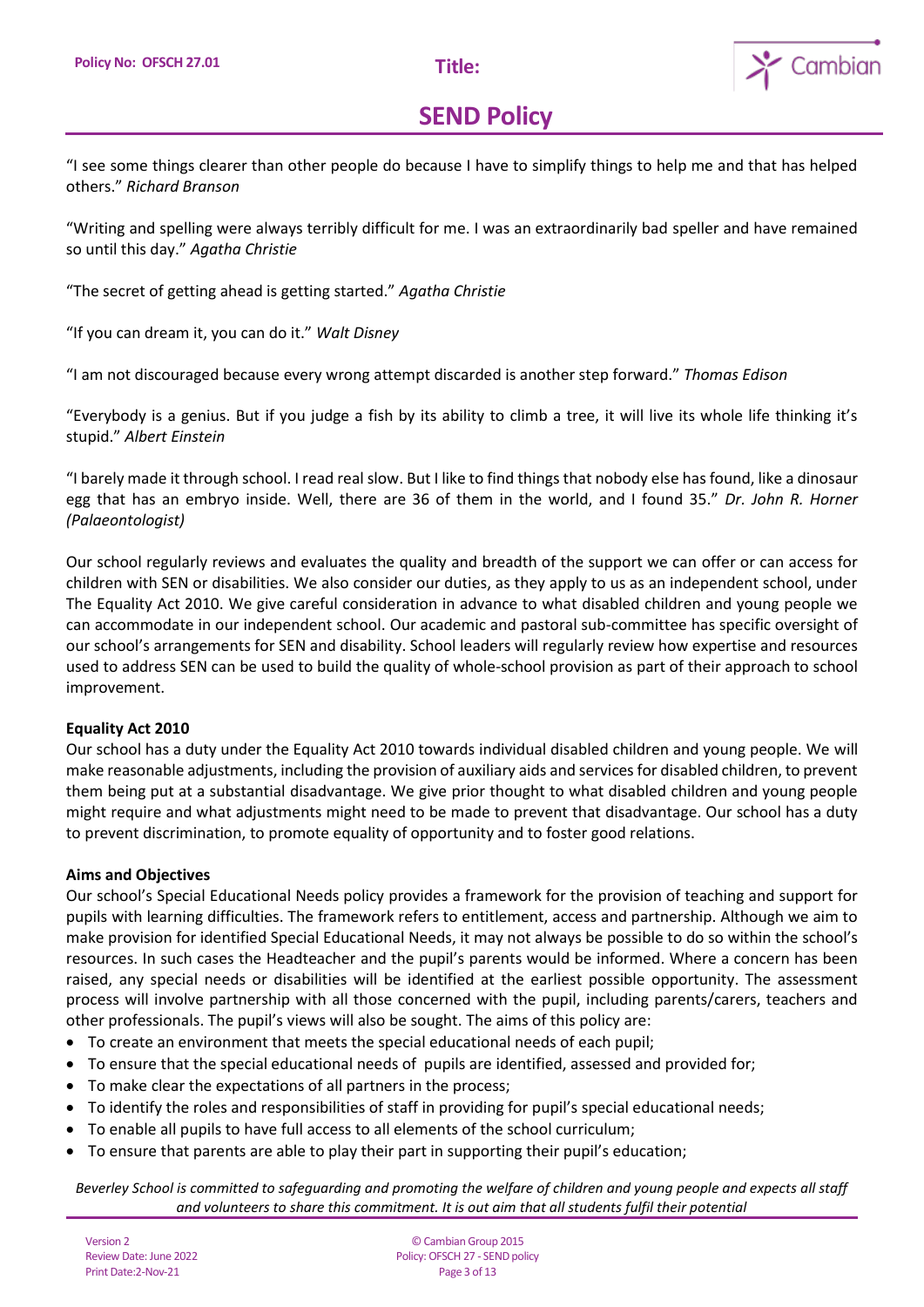

• To ensure that our pupils have a voice in this process.

In order to meet these aims, our objectives are**:** 

- To ensure pupils with learning needs are identified as early as possible;
- To assess the pupil to identify specific areas of difficulty;
- To ensure all peripatetic staff are aware of the pupil's needs and are able to meet those needs within the school setting;
- To ensure pupils' records include information relating to their individual needs, interventions and outcomes;
- To assist staff in modifying curriculum to meet the pupil's needs within the classroom and provide training programmes when required;
- To ensure that no pupil with learning needs or disability is discriminated against on the basis of his/her disability;
- To work in partnership with parents, guardians and the pupil themselves in providing appropriate support and advice.

#### **Admission Arrangements**

Pupils entering the school will normally have a baseline assessment. This includes English, Mathematics and Cognitive Abilities. If a pupil has already been identified as having learning needs, relevant reports should be brought to the family interview. If necessary the SENCo or a member of the SEND team will meet the pupil and talk to parents. Pupils are admitted to the school at the discretion of the Headteacher. Pupils with additional needs will be admitted if the school can offer appropriate support. However, every effort will be made to accommodate a pupil with Learning Needs.

### **Special Educational Needs Co-ordinator (SENCo)** *Also please refer to the SENCo job description.*

The Headteacher has appointed a co-ordinator for special educational needs known as a Special Education Needs Co-ordinator (SENCo). The current SENCo is Adele Bell There is also a Special Education Needs and Disabilities (SEND) team in place to help oversee the needs of pupils throughout the whole school. It is the responsibility of the SENCo to oversee this team and to co-ordinate the operation of the Special Educational Needs Policy. The SENCO who has an important role to play in determining the strategic development of SEN policy and provision in our school has day-to-day responsibility for the operation of SEN policy and co-ordination of specific provision made to support individual pupils with SEN, including those who have EHC plans.

#### **The SENCO:**

- Provides professional guidance to colleagues and will work closely with staff, parents and other agencies
- Will be aware of the provision in the Local Offer and be able to work with professionals providing a support role to families to ensure that pupils with SEN receive appropriate support and high quality teaching.
- Designs and monitors the personal learning plans;
- Oversees the records for all pupils with special educational needs;
- Maintains the school's SEND and EAL lists;
- Liaises with and advising fellow staff;
- Liaises with parents of pupils with special educational needs;
- Works with external agencies, professionals and specialist tutors as appropriate;
- Monitors Individual Educational Plans, as and when required;
- Support staff in developing strategies to meet effectively the learning needs of all pupils at our school;
- Provides high quality training for teachers and LSAs to support pupil's well-being.

### **Learning Support Assistants (LSA)**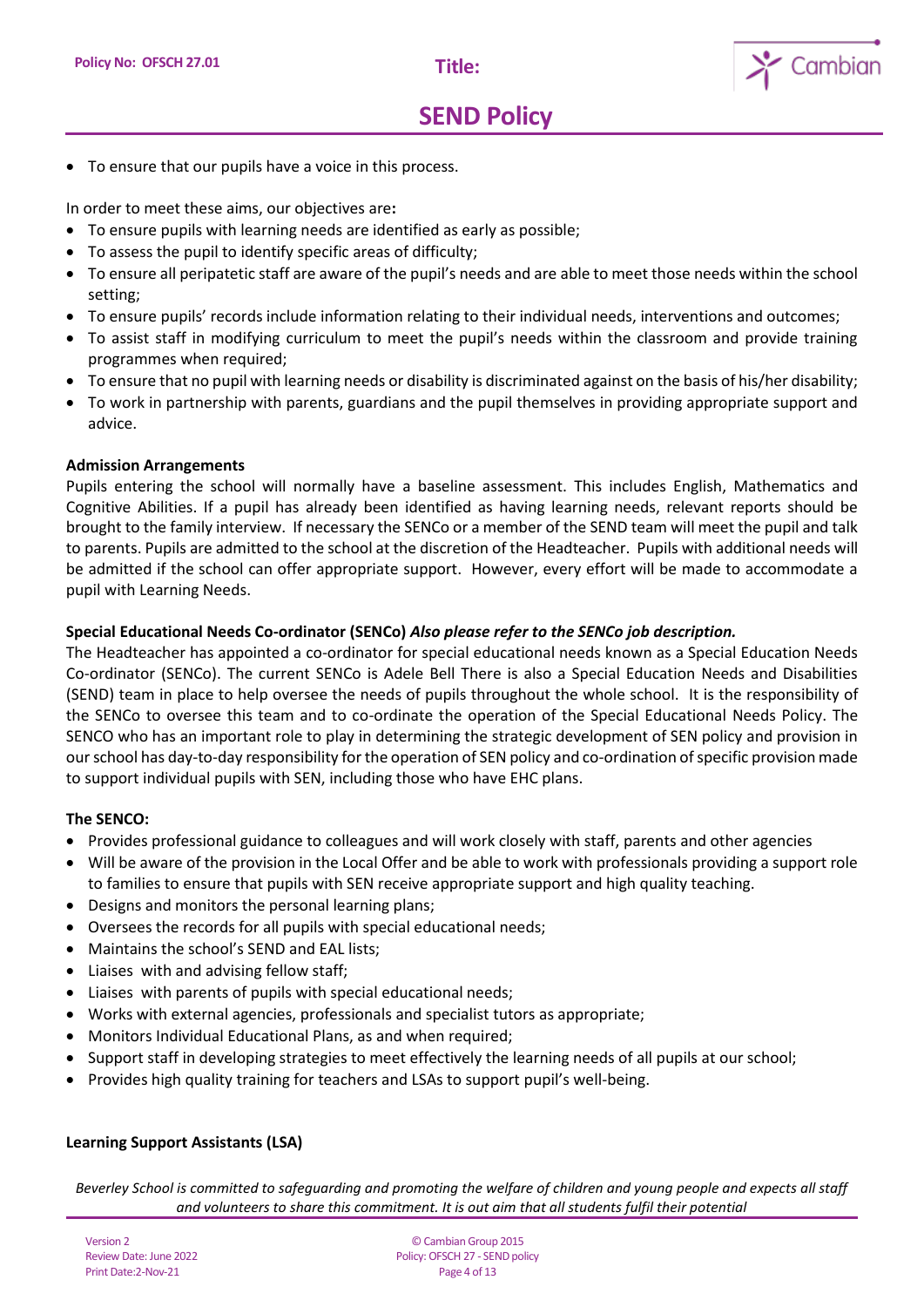

We also use LSAs who are timetabled termly to work with various pupils either individually or in the classroom. Teachers and LSAs hold regular weekly meetings to discuss pupils learning and to plan next steps. This includes which children will be focused on and allows time for both staff and LSAs to plan provision and differentiation for those children to ensure that they extend their learning beyond the completion of work. We believe that good collaboration between teachers and support staff is essential to ensure maximum progress for our pupils. As part of inclusion we believe that pupils should receive assistance with their peers within their classrooms, therefore as much as possible the majority of our pupils receive assistance during normal lesson times within their normal classroom setting in order that they can access the curriculum along with the rest of their class.

## **What Beverley School does**

In practical situations of our school we do what is necessary to enable children and young people to develop, learn, participate and achieve the best possible outcomes. Our school recognises emerging difficulties arising with young people and respond promptly. We understand parents know their children best and we place stress great importance when parents express concerns about their child's development. We listen to and address any concerns raised by children themselves.

The model of action and intervention in our school, a graduated approach to help children who have Special Educational Needs. Our approach recognises that there is a continuum of special educational needs and that. Where necessary, increasing specialist expertise should be brought to bear on the difficulties that a child or young person may be experiencing. We are following the current guidance for by using this graduated approach (which replaces School Action and School Action Plus) to identify and support our children with Special Educational Needs. In our school, the graduated approach is led and co-ordinated by the SENCO. Where we identify a child as having SEN in our school, we take action to remove barriers to learning and put effective special educational provision in place. The support provided takes the form of a four-part cycle through which earlier decisions and actions are revisited, refined and revised with a growing understanding of the pupil's needs and of what supports the pupil I making good progress and securing good outcomes. This is known as the graduated approach. It draws upon more detailed approaches, more frequent review and more specialist expertise in successive cycles in order to match interventions to the SEN of children and young people.

Where a child who has an Education, Health and Care (EHC) Plan needs joins ourschool, we will always consult with parents and, where appropriate, the Local Authority to ensure that the required curriculum is provided for as set out in the Education, Health and Care (EHC) Plan, including the full National Curriculum if this is specified. We will also co-operate with the Local Authority to ensure that relevant reviews, including the annual review, are carried out as required by regulation and best practice. The school will make reasonable adjustments to meet the needs of children with an EHC Plan. Any additional services that are needed to meet the requirements of the EHC Plan or additional services such as dyslexic tuition will be subject to charge. This will be either directly to the parents or the Local Authority if they are responsible for the fees and our school is named in the Education, Health and Care (EHC) Plan.

We have arrangements in place to support children with SEN or disabilities. We have developed a clear approach to identifying and responding to SEN. We recognise the benefits of early identification, identifying need at the earliest point, and then making effective provision, improves long-term outcomes for children. We have a focus on inclusive practice and removing barrier to learning, therefore special educational provision in our school is underpinned by high quality teaching which is differentiated and personalised, and is compromised by anything less. It is our aim to know precisely where children with SEN are in their learning and development. We:

- ensure decisions are informed by the insights of parents and those of children themselves;
- have high ambitions and set stretching targets for them;
- *Beverley School is committed to safeguarding and promoting the welfare of children and young people and expects all staff and volunteers to share this commitment. It is out aim that all students fulfil their potential*

Version 2 Review Date: June 2022 Print Date:2-Nov-21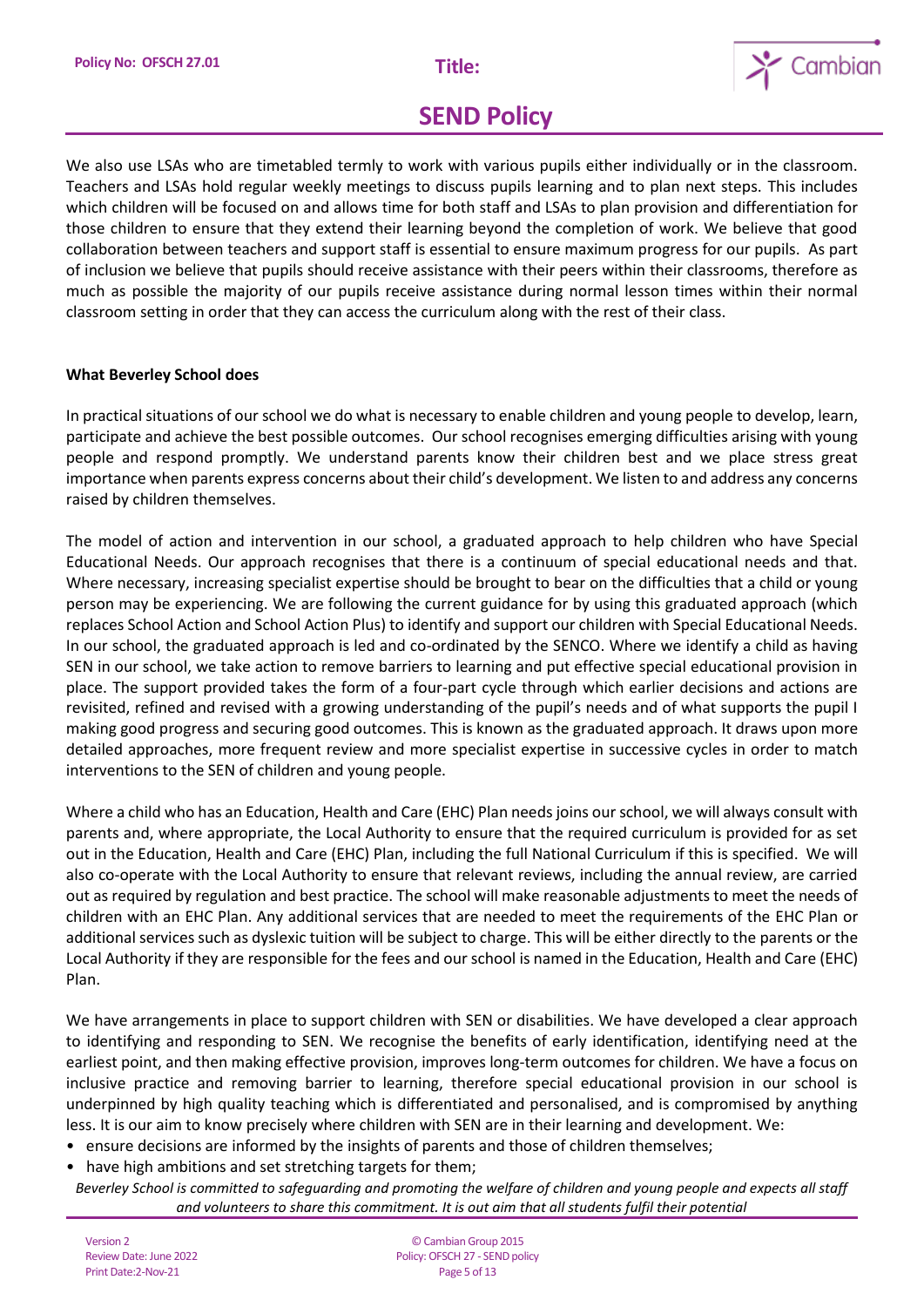

- track their progress towards these goals:
- keep under review the additional or different provision that is made for them;
- promote positive outcomes in the wider areas of personal and social development, and
- ensure that the approaches used are based on the best possible evidence and are having the required impact on progress.

Teachers are responsible and accountable for the progress and development of the pupils in their class, including where pupils access support from teaching assistants or specialist staff. High quality teaching, differentiated for individual pupils, is the first step in responding to pupils who have or may have SEN. Additional intervention and support cannot compensate for a lack of good quality teaching. Our school will regularly and carefully review the quality of teaching for all of our pupils, including those at risk of underachievement. This includes reviewing and, where necessary, improving, teachers' understanding of strategies to identify and support vulnerable pupils and their knowledge of the SEN most frequently encountered. In deciding whether to make special educational provision, the teacher and school SENCO will consider all of the information gathered from within our school about the pupil's progress, alongside national data and expectations of progress. This will include high quality and accurate formative assessment, using effective tools and early assessment materials. For higher levels of need, our school will have arrangements in place to draw on more specialised assessments from external agencies and professionals.

This information gathering will include an early discussion with the pupil and their parents. These early discussions with parents will be structured in such a way that they develop a good understanding of the pupil's areas of strength and difficulty, the parents' concerns, the agreed outcomes sought for the child and the next steps. A short note of these early discussions will be added to the pupil's record on our school information system and given to the parents. Furthermore we will also tell parents and young people about the local authority's information, advice and support service. Consideration of whether special educational provision is required will start with the desired outcomes, including the expected progress and attainment and the views and wishes of the pupil and their parents. This will then help determine the support that is needed and whether it can be provided by adapting our school's core offer or whether something different or additional is required. However where support is provided, a clear date for reviewing progress will be set and the parent, pupil and teaching staff will each be clear about how they will help the pupil attain the expected outcomes. The overriding purpose of this early action is to help the pupil achieve the identified outcomes and remove any barriers to learning. Where it is decided that a pupil does have SEN, the decision will be recorded in our school records and the pupil's parents must be formally informed that special educational provision is being made

#### **Use of data and record keeping**

Our school has developed its own approach to record keeping in line with the requirements of the Data Protection Act 1998. The provision made for pupils with SEN will be recorded accurately and kept up to date. As part of any inspection, both Ofsted and ISI will expect to see evidence of pupil progress, a focus on outcomes and a rigorous approach to the monitoring and evaluation of any SEN support provided. Ofsted and ISI publish more detail about their expectations in their inspection guidelines. Our school will particularly record details of additional or different provision made under SEN support. This will form part of regular discussions with parents about the child's progress, expected outcomes from the support and planned next steps. They will ensure that they have accurate information to evidence the SEN support that has been provided over the pupil's time in the school, as well as its impact. A local authority that is considering or is carrying out an assessment of the pupil's needs will wish to review such information. We use our information system to monitor the progress and development of all pupils. Details of SEN, outcomes, teaching strategies and the involvement of specialists will be recorded as part of this overall approach. Our school will readily share this information with parents. It will be provided in a format that is accessible (for example, a note setting out the areas of discussion following a regular SEN support meeting or tracking data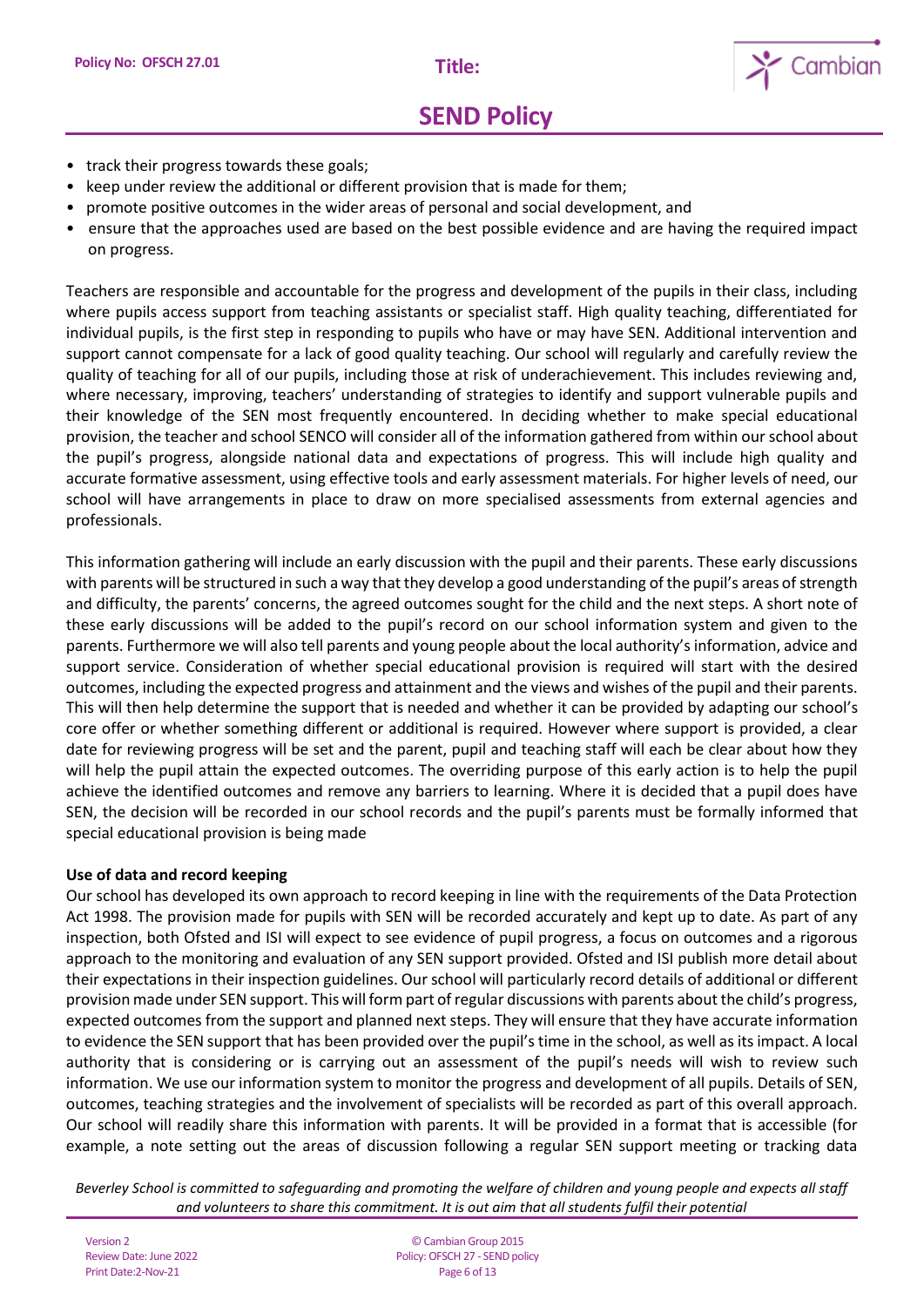

showing the pupil's progress together with highlighted sections of a provision map that enables parents to see the support that has been provided).

## **Improving outcomes: high aspirations and expectations for children and young people with SEN in our school**

All children and young people are entitled to an education that enables them to make progress so that they can:

- Achieve their best;
- Become confident individuals living fulfilling lives, and
- Make a successful transition into adulthood, whether into employment, further or higher education or training

Our school will identify and address the SEN of the pupils that we support. Our school must:

- Use our best endeavours to make sure that a child with SEN gets the support they need this means doing everything our school can to meet children and young people's SEN;
- Ensure that children and young people with SEN engage in the activities of our school alongside pupils who do not have SEN;
- Designate a teacher to be responsible for co-ordinating SEN provision the SEN co-ordinator, or SENCO
- Inform parents when they are making special educational provision for a child;
- Prepare an SEN information report and our arrangements for the admission of disabled children, the steps being taken to prevent disabled children from being treated less favourably than others in our school, the facilities provided to enable access to our school for disabled children and our accessibility plan showing how we plan to improve access progressively over time.

### **Identification of Pupils with Special Educational Needs and Disabilities**

The identification of SEN will be built into the overall approach to monitoring the progress and development of all pupils. The quality of teaching for pupils with SEN, and the progress made by pupils, will be a core part of our school's performance management arrangements and its approach to professional development for all teaching and support staff. School leaders and teaching staff, including the SENCO, will identify any patterns in the identification of SEN, both within our school and in comparison with national data, and use these to reflect on and reinforce the quality of teaching. All our pupils will have access to a broad and balanced curriculum. The National Curriculum Inclusion Statement states that teachers will set high expectations for every pupil, whatever their prior attainment. Teachers at (Insert name of School) will use appropriate assessment to set targets which are deliberately ambitious. We will identify potential areas of difficulty will be identified and addressed at the outset. Lessons will be planned to address potential areas of difficulty and to remove barriers to pupil achievement. By planning in this way, our pupils with SEN and disabilities will be able to study the full national curriculum. Where a pupil is identified as having SEN, our school will take action to remove barriers to learning and put effective special educational provision in place. This SEN support will take the form of a four-part cycle through which earlier decisions and actions are revisited, refined and revised with a growing understanding of the pupil's needs and of what supports the pupil in making good progress and securing good outcomes. This is known as the graduated approach. It draws on more detailed approaches, more frequent review and more specialist expertise in successive cycles in order to match interventions to the SEN of children and young people.

The identification of pupils with special educational needs and disabilities can be:

- On entry when specific needs are identified and recorded as part of the entrance/transition process;
- By staff recognition of a pupil whom they perceive as having difficulties or specific needs in their particular curriculum area;
- By staff referring a pupil who is experiencing emotional/behavioural problems;
- Through discussion with external professionals such as. doctors, counsellors, therapists and also
- Through concern expressed by parents (recorded on the parental meeting record form).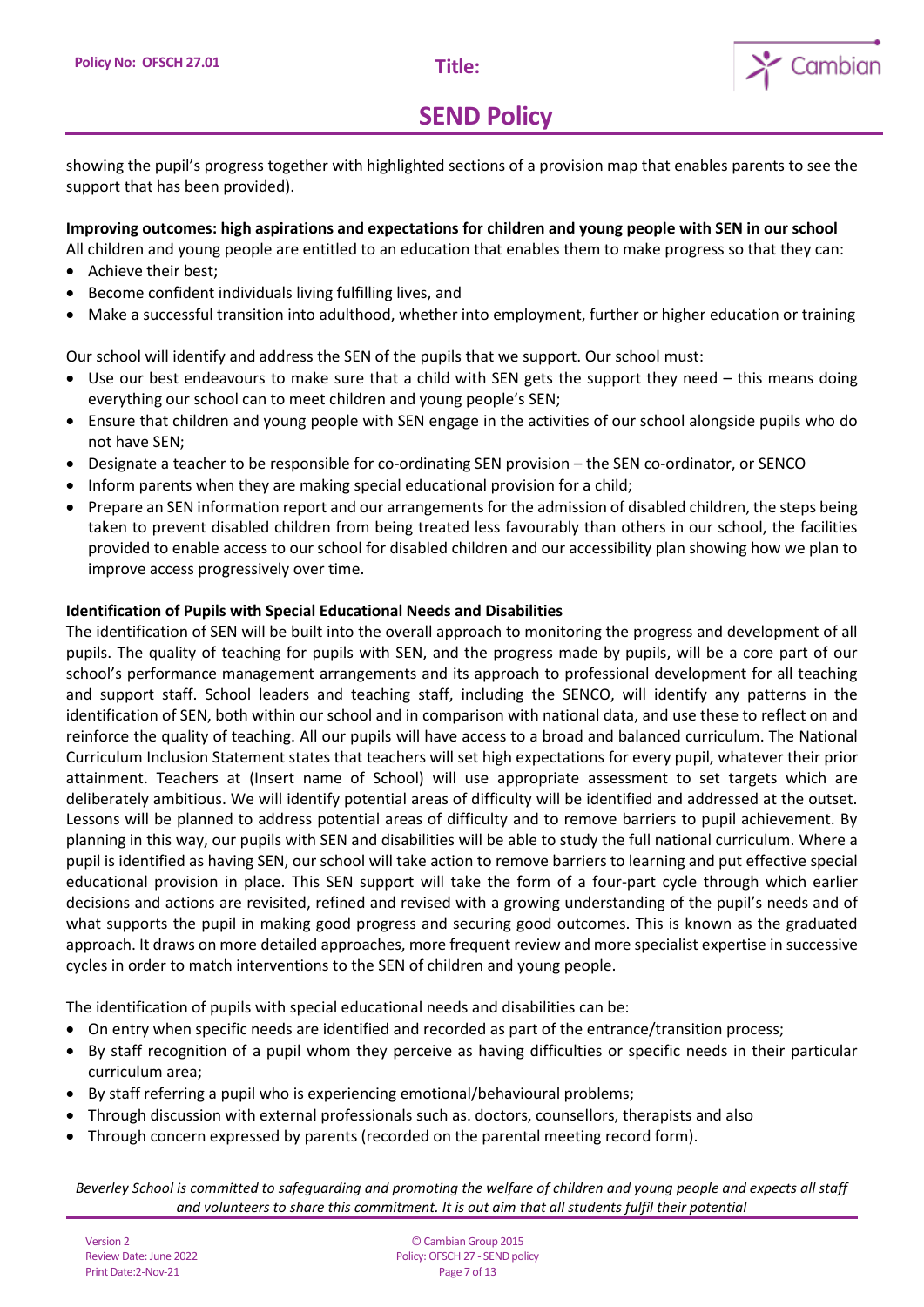

Our school will assess each pupil's current skills and levels of attainment on entry, building on information from previous settings and key stages where appropriate. At the same time, we will consider evidence that a pupil may have a disability under the Equality Act 2010 and, if so, what reasonable adjustments may need to be made for them. Class and subject teachers, supported by the senior leadership team, will make regular assessments of progress for all pupils. These assessments will seek to identify pupils making less than expected progress given their age and individual circumstances. This can be characterised by progress which:

- Is significantly slower than that of their peers starting from the same baseline
- Fails to match or better the child's previous rate of progress
- Fails to close the attainment gap between the child and their peers
- Widens the attainment gap

It can include progress in areas other than attainment – for instance where a pupil needs to make additional progress with wider development or social needs in order to make a successful transition to adult life. The first response to such progress will be high quality teaching targeted at their areas of weakness. Where progress continues to be less than expected the class or subject teacher, working with the SENCO, will assess whether the child has SEN. While informally gathering evidence (including the views of the pupil and their parents) our school will not delay in putting in place extra teaching or other rigorous interventions designed to secure better progress, where required. The pupil's response to such support can help identify their particular needs. For some children, SEN can be easily identified at an early age. However, for other children and young people difficulties become evident only as they develop. All those who work with children and young people will be alert to emerging difficulties and respond early. In particular, parents know their children best we place great importance when parents express concerns about their child's development. Additionally we will also listen to and address any concerns raised by children and young people themselves.

Our school will always be alert to other events that can lead to learning difficulties or wider mental health difficulties, such as bullying or bereavement. Such events will not always lead to children having SEN but it can have an impact on well-being and sometimes this can be severe. Beverley School will ensure that we make appropriate provision for a child's short-term needs in order to prevent problems escalating. Where there are long-lasting difficulties our school shall consider whether the child might have SEN. Whilst slow progress and low attainment do not necessarily mean that a child has SEN and will not automatically lead to a pupil being recorded as having SEN, they may be an indicator of a range of learning difficulties or disabilities. Equally, our school will not assume that attainment in line with chronological age means that there is no learning difficulty or disability. Some learning difficulties and disabilities occur across the range of cognitive ability and, left unaddressed may lead to frustration, which may manifest itself as disaffection, emotional or behavioural difficulties.

Identifying and assessing SEN for children or young people whose first language is not English requires particular care. Our school will look carefully at all aspects of a child or young person's performance in different areas of learning and development or subjects to establish whether lack of progress is due to limitations in their command of English or if it arises from SEN or a disability. However difficulties related solely to limitations in English as an additional language are not classed as SEN. When reviewing and managing special educational provision the broad areas of need and support our school will review how well-equipped we are to provide support across these areas. This gives an overview of the range of needs that will be planned for. The purpose of identification is to work out what action we will need to take, and crucially not to fit a pupil into a category. In practice we recognise individual children or young people often have needs that cut across all these areas and their needs may change over time. For instance speech, language and communication needs can also be a feature of a number of other areas of SEN, and children and young people with an Autistic Spectrum Disorder (ASD) may have needs across all areas, including particular sensory requirements. A detailed assessment of need will ensure that the full range of an individual's needs is identified, not simply the primary need. The support provided to an individual will always be based on a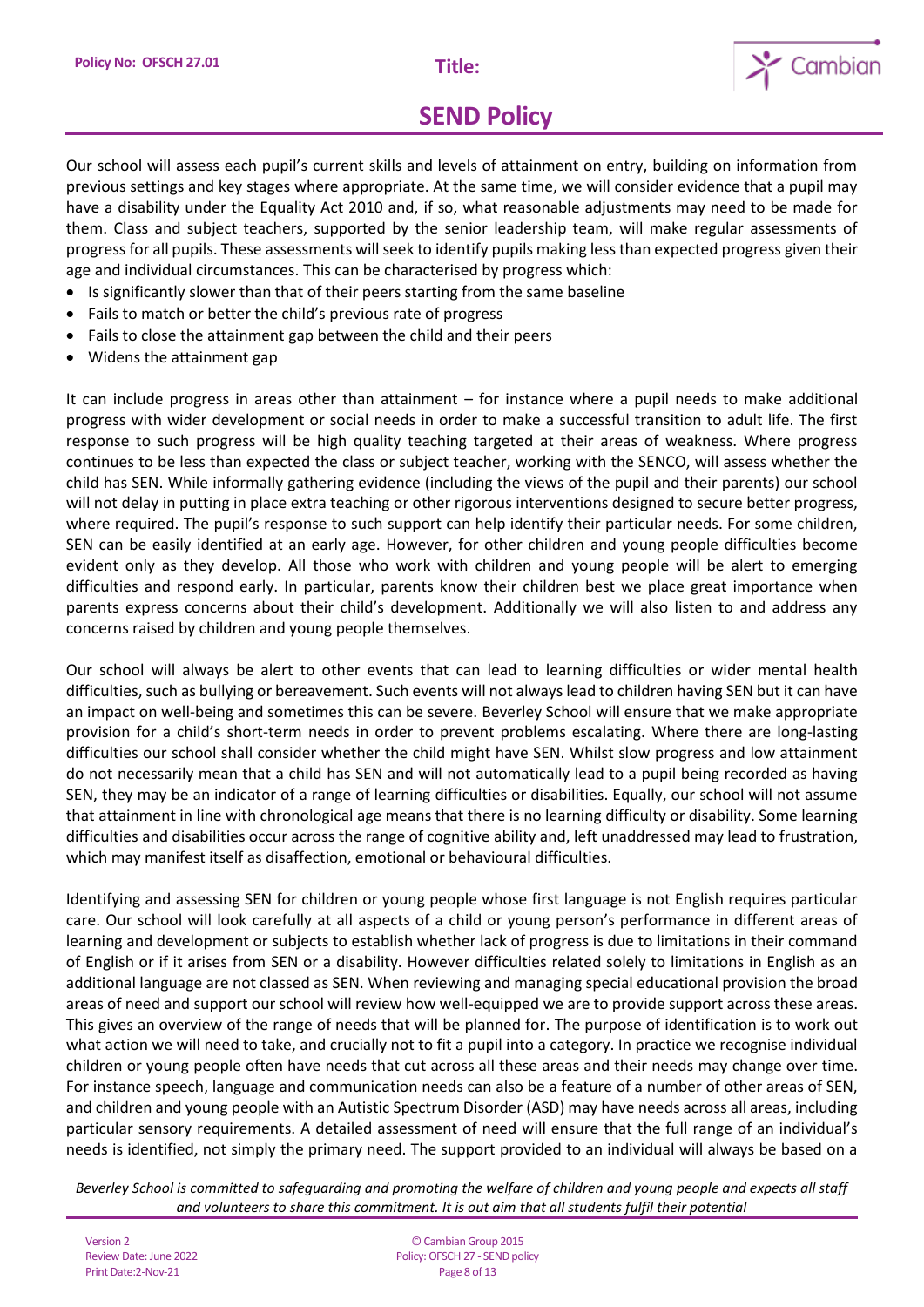

full understanding of their particular strengths and needs and seek to address them all using well-evidenced interventions targeted at their areas of difficulty and where necessary specialist equipment or software.

Children and young people with speech, language and communication needs (SLCN) have difficulty in communicating with others. This may be because they have difficulty saying what they want to, understanding what is being said to them or they do not understand or use social rules of communication. The profile for every child with SLCN is different and their needs may change over time. They may have difficulty with one, some or all of the different aspects of speech, language or social communication at different times of their lives. Children and young people with ASD, including Asperger's Syndrome and Autism, are likely to have particular difficulties with social interaction. They may also experience difficulties with language, communication and imagination, which can impact on how they relate to others. Support for learning difficulties may be required when children and young people learn at a slower pace than their peers, even with appropriate differentiation. Learning difficulties cover a wide range of needs. .Specific learning difficulties (SpLD), affect one or more specific aspects of learning. This encompasses a range of conditions such as dyslexia, dyscalculia and dyspraxia.

#### **Assess**

In identifying a child as needing provision which is 'additional to and different from' other learners in the same class, the class teacher, working with the school SENCO, will carry out a clear analysis of the pupil's needs. Before provision is planned for, expected individualised outcomes will be identified. This will draw on the teacher's assessment and experience of the pupil, their previous progress and attainment, as well as information from our school's core approach to pupil progress, attainment, and behaviour. It will also draw on other subject teachers' assessments where relevant, the individual's development in comparison to their peers and national data, the views and experience of parents, the pupil's own views and, if relevant, advice from external support services. Our school will take seriously any concerns raised by a parent. These will be recorded and compared to the school's own assessment and information on how the pupil is developing. This assessment will be reviewed regularly. This will help ensure that our support and intervention are tailored to need, barriers to learning are identified and overcome, and that a clear picture of the interventions put in place and their effect is developed. For some types of SEN, the way in which a pupil responds to an intervention can be the most reliable method of developing a more accurate picture of need.

#### **Plan**

When our school has decided to provide a pupil with SEN support, we will then formally update our SEND register and notify parents, although parents will have already been involved in forming the assessment of needs as outlined above. The teacher and the SENCO will agree in consultation with the parent and the pupil the adjustments, interventions and support to be put in place, as well as the expected impact on progress, development or behaviour, along with a clear date for review. All teachers and support staff who work with the pupil will be made aware of their needs, the outcomes sought, the support provided and any teaching strategies or approaches that are required. This will also be recorded on our school's information system. The support and intervention provided will be selected to meet the outcomes identified for the pupil, based on reliable evidence of effectiveness, and will be provided by staff with sufficient skills and knowledge. Parents will be fully aware of the planned support and interventions and, where appropriate, plans will seek parental involvement to reinforce or contribute to progress at home.

### **Do**

*Beverley School is committed to safeguarding and promoting the welfare of children and young people and expects all staff*  The class or subject teacher will remain responsible for working with the child on a daily basis. Where the interventions involve group or one-to-one teaching away from the main class or subject teacher, they will still retain responsibility for the pupil. They will work closely with any teaching assistants or specialist staff involved, to plan and assess the impact of support and interventions and how they can be linked to classroom teaching. The school SENCO will support the class or subject teacher in the further assessment of the child's particular strengths and

*and volunteers to share this commitment. It is out aim that all students fulfil their potential*

Version 2 Review Date: June 2022 Print Date:2-Nov-21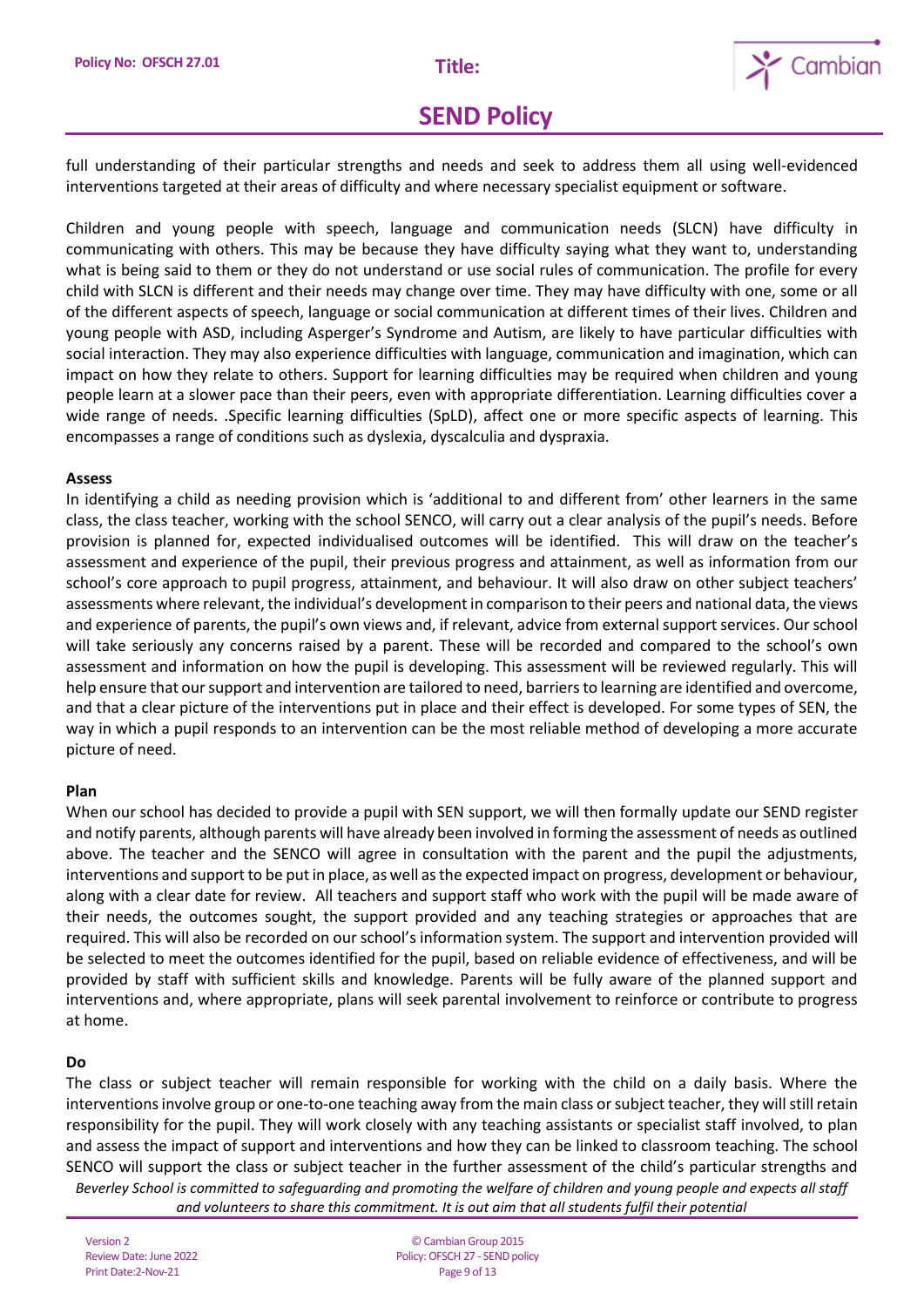

weaknesses, in problem solving and advising on the effective implementation of support. Within the graduated approach a programme of intervention and support will be implemented. If this does not enable the child to make satisfactory progress, the SENCO seeks advice from external agencies, which may include an educational psychologist report. Teachers are responsible for tracking each pupil's progress in Literacy and/or Numeracy throughout their time at our school.

#### **Review**

The effectiveness of the support and interventions and their impact on the pupil's progress will be reviewed in line with the agreed date. The impact and quality of the support and interventions will be evaluated, along with the views of the pupil and their parents. This will feed back into the analysis of the pupil's needs. The class or subject teacher, working with the SENCO, will revise the support in light of the pupil's progress and development, deciding on any changes to the support and outcomes in consultation with the parent and pupil. Parents will have clear information about the impact of the support and interventions provided, enabling them to be involved in planning next steps. Where a pupil has an EHC plan, the local authority must review that plan as a minimum every twelve months.

Within the Assess, Plan, Do and Review cycle, our staff work seamlessly together towards enabling our pupils to reach the outcomes identified during the assessment phase of the process as their learning goals. We make key decisions about the use of the curriculum modifications and interventions are based on whether any chosen additional provision is the best way to move towards the identified outcome.

#### **Involving Specialists**

Where a pupil continues to make less than expected progress, despite evidence-based support and interventions that are matched to the pupil's area of need, we will consider to begin involving specialists, including those secured by our school itself or from outside agencies. Our school may involve specialists at any point to advise them on early identification of SEN and effective support and interventions. We will always involve a specialist where a pupil continues to make little or no progress or where they continue to work at levels substantially below those expected of pupils of a similar age despite evidence-based SEN support delivered by appropriately trained staff. The pupil's parents will always be involved and consulted in any decision to involve specialists. The involvement of specialists and what was discussed or agreed will be recorded and shared with the parents and teaching staff supporting the child in the same way as other SEN support. Where our assessments have indicated that support from specialist services is required, it is important that children and young people receive it as quickly as possible. Joint commissioning arrangements will seek to ensure that there are sufficient services to meet the likely need in an area. The Local Offer will set out clearly what support is available from different services and how it may be accessed.

#### **Provision mapping**

Each term a provision map showing the provision of support currently available within the school is drawn up. Interventions are written up for any additional provision that takes place within the year group. These outline details of the provision that is currently taking place. Teachers monitor the pupil's progress and make note of any improvements that can be made or whether the provision should or is necessary to continue. Children have personal targets they are working towards. These are written and reviewed termly (or more regularly if required) in collaboration with the pupils and the parents. Parents should expect to be informed of the targets set for their child. Targets are discussed with the child who is encouraged to participate in decision making, at an appropriate level about future options. Parents are also participating in decision making, at an appropriate level about future options. All staff who are regularly involved with your child in the School are to be aware of the child's targets. We aim for the targets set to be Targets to be S.M.A.R.T.E.R.

1. Specific 2. Measurable 4. Relevant

3. Achievable

5. Time bound 6. Evaluated and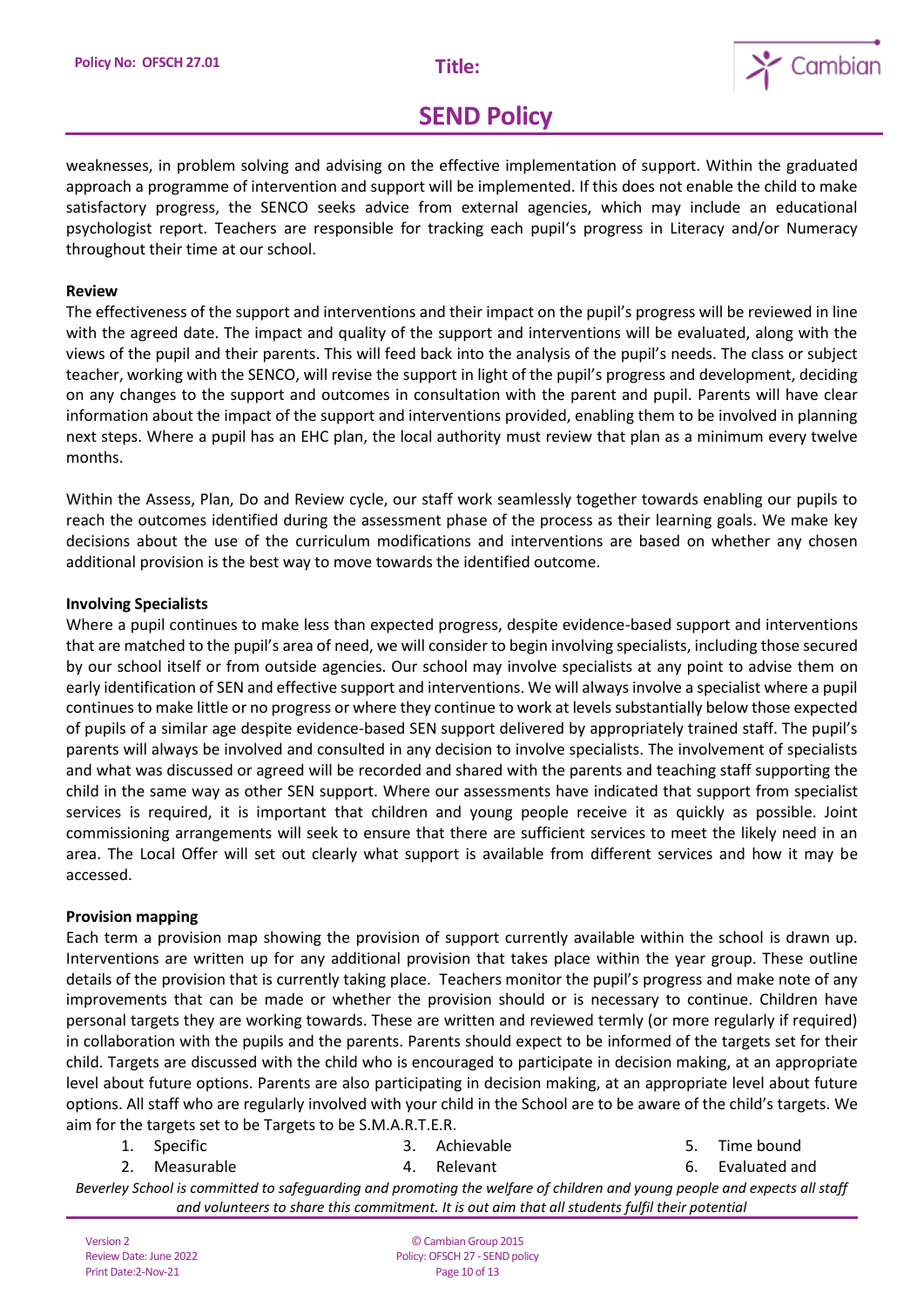

7. Reviewed.

Parents will be encouraged to contribute your own ideas about how your child's needs could be met and what helps the child to learn and will be expected to share with the School success when targets are met at home. Parent(s) should try to attend any meeting called by the School to review the targets with at least one review in the year could coinciding with a parents' evenings Generally, such targets focus on three or four key points and information on how these targets will be worked on and with whom. The targets are distributed to the teachers involved in the pupil's learning and parents of the pupil as soon as they are written and have been agreed by all parties. Care will be taken to avoid the four most common weaknesses in setting targets which are:-

- Imprecise terminology (with frequent use of phrases such as 'improved reading', 'increased confidence', 'improved self-esteem`);
- Failure to indicate which teachers and subjects would be involved;
- Lack of pupil involvement:
- Failure to link them with other areas of assessment and recording procedures in the school.

Our experience is that the five most frequent strengths of specific focused targets are:

- Based on sound knowledge of the pupil;
- Taking account of pupil's strengths and interests;
- Stating realistic time scales;
- Linked to resources in school;
- Involving parents at some stage (either in their setting and/or review).

Provision maps are an efficient way of showing all the provision that the school makes which is additional to and different from that which is offered through our school's curriculum. The use of provision maps help our SENCOs to maintain an overview of the programmes and interventions used with different groups of pupils and provide a basis for monitoring the levels of intervention. Provision management can be used strategically to develop special educational provision to match the assessed needs of pupils across the school, and to evaluate the impact of that provision on pupil progress. Used in this way provision management can also contribute to school improvement by identifying particular patterns of need and potential areas of development for teaching staff. It can help our school to develop the use of interventions that are effective and to remove those that are less so. It can support us to improve our core offer for all pupils as the most effective approaches are adopted more widely across the school.

### **Timetabling**

The amount and type of support offered to a pupil is dependent on need. Our school believes that pupils will not be withdrawn from lessons unless it is necessary to do so. Our school believes that pupils with additional needs should spend as much time as possible in the classroom with the most effective teachers and that removal from class should be avoided wherever possible. We believe that all subjects are important to the pupil's development and that every pupil is entitled to a broad and balanced curriculum. Therefore, timetabled lessons should not be sacrificed for support unless entirely necessary. When a pupil needs to be withdrawn for learning support, every effort is made to ensure that a pupil does not miss core curriculum subjects. Their individual strengths are also taken into account in addition to the advice of staff members and parental requests. Some pupils are withdrawn from a second language in order to ensure extra support is given for English and Maths as appropriate. Some support lessons are also delivered at the same time as the timetabled subject following the same lesson objectives but in a smaller group with a smaller range of abilities.

### **Able Pupils**

*Beverley School is committed to safeguarding and promoting the welfare of children and young people and expects all staff and volunteers to share this commitment. It is out aim that all students fulfil their potential*

Version 2 Review Date: June 2022 Print Date:2-Nov-21

© Cambian Group 2015 Policy: OFSCH 27 - SEND policy Page 11 of 13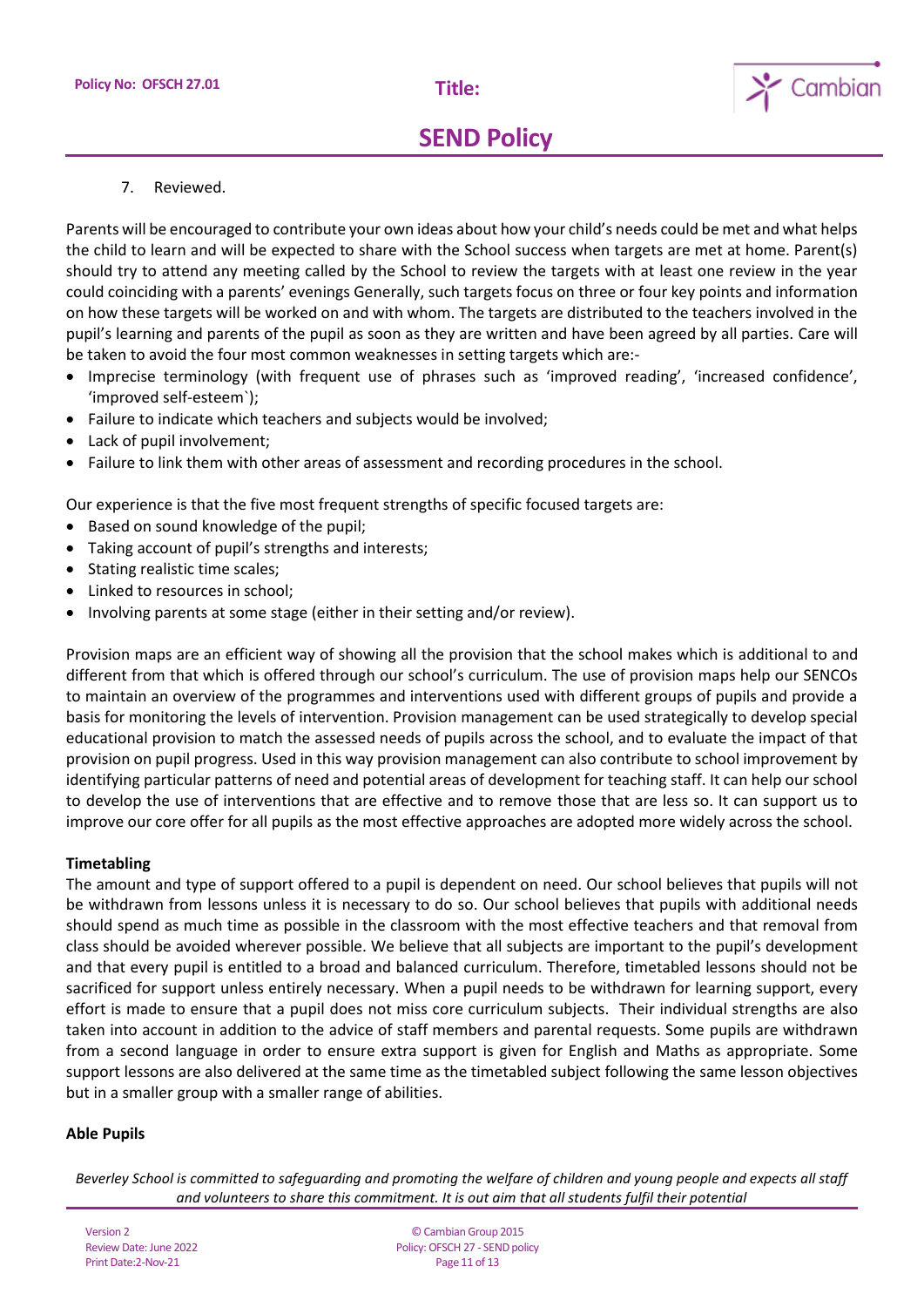

Occasionally a pupil will stand out from their peers as having exceptional abilities. If the need is considered very different from their peer group, the pupil has special needs. In most cases these special abilities can be nurtured within the classroom by differentiation of the curriculum.

### **Emotional and Behavioural Difficulties**

Our school caters for pupils with mild emotional and behavioural difficulties primarily through effective pastoral care. The school also provides additional support through a designated school counsellor.

### **Support for all pupils in our school**

Any pupil is welcome to visit the Learning Support room whether or not they receive special provision. They are welcome to discuss any learning difficulties they may have with a member of the SEND team.

### **Access to the Curriculum**

All pupils have an entitlement to a broad and balanced curriculum, which is differentiated to enable them to:

- Understand the relevance and purpose of learning activities;
- Experience levels of understanding and rates of progress that bring feelings of success and achievement.

Teachers use a range of strategies to meet pupil's special educational needs. Lessons have clear learning objectives; we differentiate work appropriately, and we use assessment to inform the next stage of learning.

Individual Education Plans, which employ a small-steps approach, feature significantly in the provision that we make in the school. By breaking down the existing levels of attainment into finely graded steps and targets, we ensure that pupils experience success. We support pupils in a manner that acknowledges their entitlement to share the same learning experiences that their peers enjoy. We regularly give the pupils opportunity to work in small groups or in a one-to-one situation within the classroom.

### **Partnership with parents**

Our school works closely with parents in the support of those pupils with special educational needs. We encourage an active partnership through an on-going dialogue with parents. The Home-School Agreement is central to this. Parents have much to contribute to our support for pupils with special educational needs. Teachers have meetings to share the progress of special needs pupils with their parents. We inform the parents of any intervention, and we share the process of decision-making by providing clear information relating to the education of pupils with special educational needs. Where a pupil is receiving SEN support, we will talk to parents regularly to set clear outcomes and review progress towards them, discuss the activities and support that will help achieve them, and identify the responsibilities of the parent, the pupil and our school. We will meet parents at least three times each year. These discussions can build confidence in the actions being taken by the school, but they can also strengthen the impact of SEN support by increasing parental engagement in the approaches and teaching strategies that are being used.

Finally, they can provide essential information on the impact of SEN support outside school and any changes in the pupil's needs. These discussions will be led by a teacher with good knowledge and understanding of the pupil who is aware of their needs and attainment. This will usually be the class teacher or form tutor, supported by the school SENCO. It will provide an opportunity for the parent to share their concerns and, together with the teacher, agree their aspirations for the pupil. Conducting these discussions effectively involves a considerable amount of skill. As with other aspects of good teaching for pupils with SEN, our school will ensure that teaching staff are supported to manage these conversations as part of professional development.

*Beverley School is committed to safeguarding and promoting the welfare of children and young people and expects all staff and volunteers to share this commitment. It is out aim that all students fulfil their potential* These discussions will need to allow sufficient time to explore the parents' views and to plan effectively. Meetings will, wherever possible, be aligned with the normal cycle of discussions with parents of all pupils. They will, however, be longer than most parent-teacher meetings. The views of the pupil will be included in these discussions.